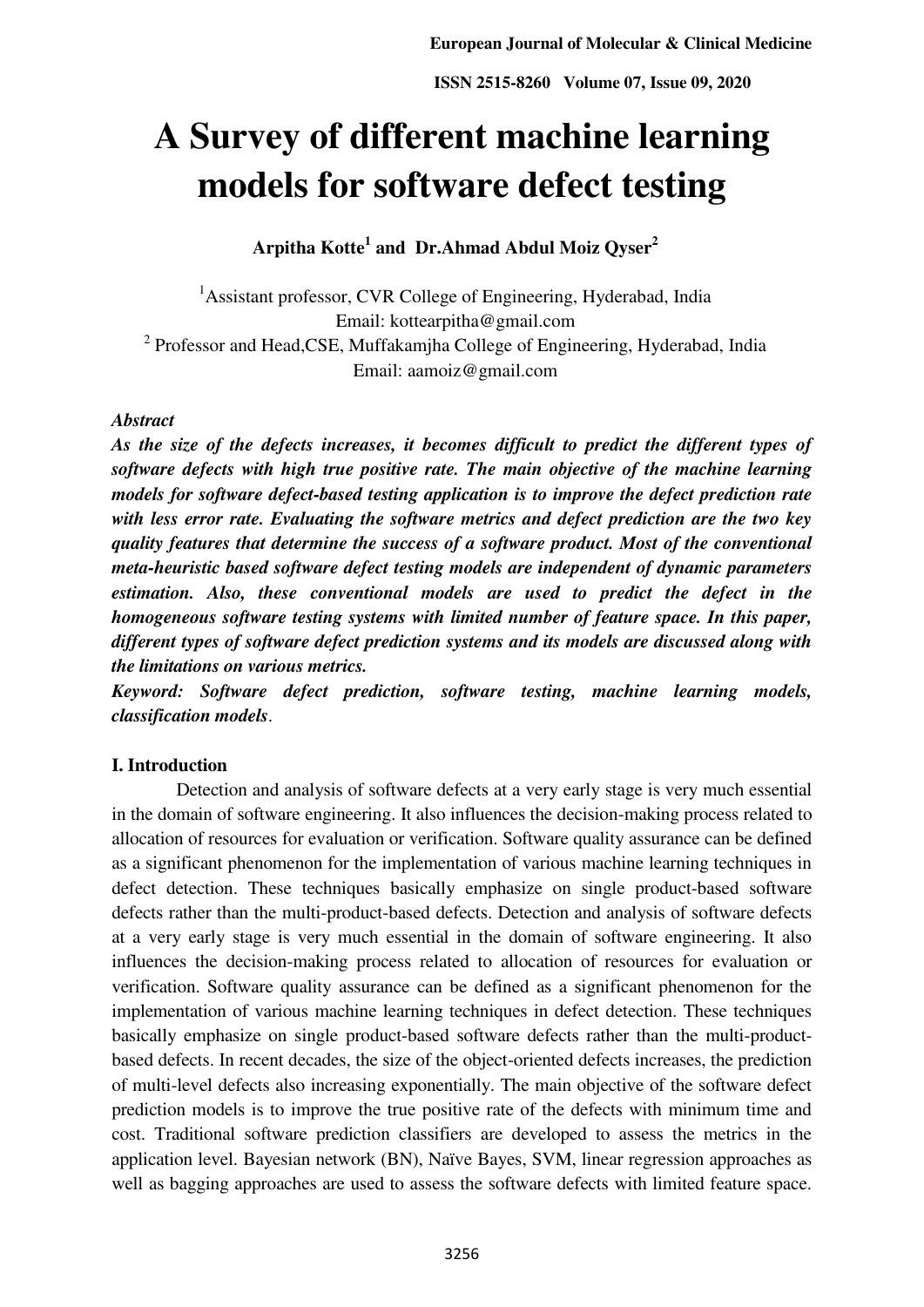Most of the traditional software defect prediction models are focused on limited defect features in a single application. One of the major limitations is that, lack of training information in the early phases of software testing process. As the size of the metrics increases, it is difficult to process high dimensional features due to impact on memory space and time. Find Bugs framework use BCEL Java binary parser for binary code pattern matching by class structure analysis, linear code analysis, control flow analysis, and data flow analyses[1]. In [2], the authors introduce Find Bugs approach for finding concurrency bugs in Java programs. Contest infrastructure has a feature which utilizes bug patterns to trigger concurrency errors during test runs. It would be appropriate to mention that software defects reduce the quality of software, increase costs and delay the schedule of development. A software development team can forecast the possible bug and its severity in the initial stage of software development through software defects prediction techniques. The process of locating defective components in the software is known as Software Default Prediction prior to the start of the testing stage. One of the most active areas of software engineering research is prediction of software defects that lead to increased customer satisfaction, more reliable software, reduced development time, and reduced rework effort and cost-effectiveness[3]. Prediction is known as the job of predicting continuous or ordered values for a given input. Thus, the practice of predicting defects is considered to be extremely important in order to achieve software quality and to learn from earlier errors. Software metrics[4][5] is considered one of the components required to identify and predict the software defect. However, identifying the correct software metrics is a major challenge for the developer.

Defect forecast offers an optimized manner to identify the vulnerabilities that occur owing to manual or automatic mistakes in the SDLC stages. As software program addiction increases, software quality in the present era is becoming increasingly crucial. Software defects such as errors and faults may influence the software quality resulting in client discontent [6]. It is too hard to create a quality end item due to the growing software limitations and modular nature.

A software test is a study to inform stakeholders about the quality of the tested product or service. A series of software error detection activities. Testing is a process that is used to detect computer software correctness, integrity and quality. A Software Defect / Bug is a condition of a software product which does not meet the expectations or requirements of the user (not specified but reasonable). In other words, a malfunctioning program or incorrect coding or logic error produces wrong, unintentional findings. The current forecasting work concentrates on estimating the number of faults in software systems; (ii) the discovery of fault associations and (iii) classification of fault-pronounced software components, which are typically faulted rather than fault-pronounced, in two classes. The second type of work is carried out by the community association of data mining to disclose software defects that can be used for three purposes[7]. This technique first finds a candidate concurrency bugs through code patterns. And then, it inserts noise injections at the candidate bug site in order to detect concurrency bugs with high probability in testing[8]. Upon ConTest, this technique contributes to active testing of concurrent Java program. They adopted bug patterns for assisting code review process[9]. The authors extend the regular expression in Perl language for bug specifications and bug detections. As a preprocessing to code review by experts, this technique automatically attach the comments on a code which is corresponding to a given bug specification[10].As the software industry evolves, the monitoring and enhancement of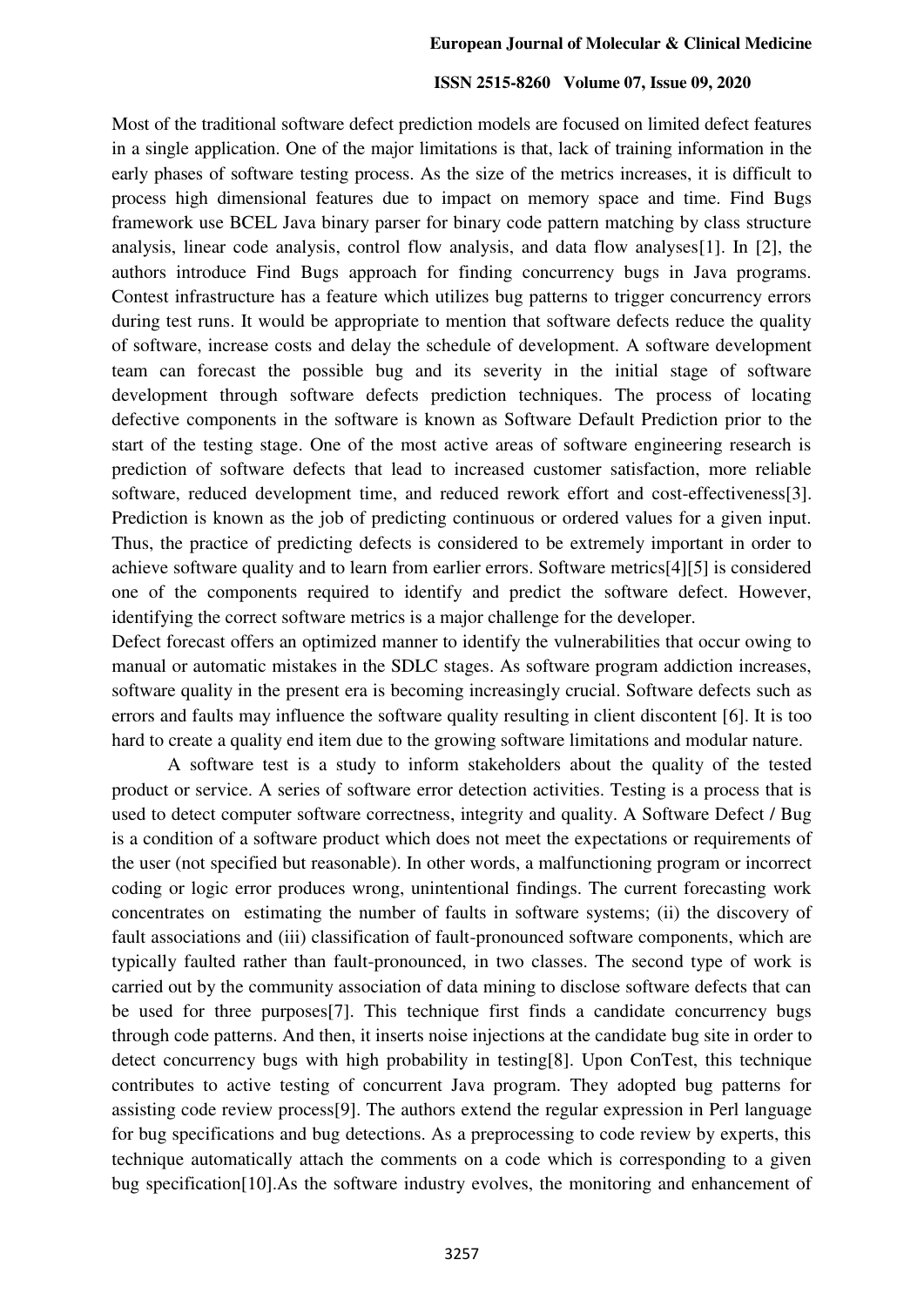software quality is increasingly engaged in software businesses. In 1992 IBM conceived the Orthogonal Default Classification (ODC) in quantitative and qualitative assessment to satisfy these criteria. Software defect prediction is a significant guidance for studies into software reliability[11]. The technology for defect prediction can be used to discover high-risk software module. Software designers can focus on risky modules with more defects to save costly testing and time[12], and then use a restricted test funds for risky modules.The significant thing is to discover high-risk modules in the software goods for anticipating software errors. In the classification method the characteristics in the samples play various roles for issues of classification. At the same moment, the interaction between the different characteristics impacts classification performance[13]. Very little study focuses on relationships between attributes. In most times the characteristics of traditional algorithms are always presumed to be distinct during the classification phase. In practical issues however, the interplay of characteristics occurs. Therefore, when predicting software defects, the interaction between the characteristics must be taken into account[14].Fuzzy integral is a non-linear component, based on fuzzy measures. The non-additiveness of fluid measurements makes the interaction between classification features complementary to the fluid. The fluorescent measures corresponding to these are essential to achieving high-grade efficiency in the essential classification of the fluorescent. In general, the measurement of fluctuations is very complex[15]. The reciprocal data between characteristics is an significant tool for efficient assessment of the related degree between attributes[6] in order to evaluate the correlations between the characteristics of data theory.

Open-default information metrics are evaluated and a sub-set of smaller-scale software metrics are developed from current NASE project information from PROMISE[16]. Research has shown that, compared to two other kinds of subset function algorithms, the suggested Algorithm enhances the efficiency of the three famously classified kinds.Most techniques of this approach extend the type systems of existing programming languages. The extended type systems check a program correctly follows a given programming rules to ensure that the desired properties holds for the program. The type systems are normally implemented as a part of compilers. [17]Introduce an extended Java type system to avoid concurrency errors including deadlock and data race. This type system requires every shared member has a specification of its synchronization object. However, there are two shortcomings of this approach to be applied to general programs. First, these systems restrict programmers to write codes in simple manner strictly. Second, these methods require programmers to specify the additional information related to synchronization used in a code<sup>[18]</sup>. These two shortcomings are unfeasible for targeting system programs. In system programs, fine tuning of synchronization operations are common in order to improve performance. Moreover, the size of program is normally too large for programmers to give the additional information manually.

#### **II. Related Works**

Rossa[19] used Complexity Metrics to predict defects. Complexity metrics are considered to be superior predictors of potential fault compared to other reputed past fault predictors, i.e. previous alterations and previous errors. By knowing which program is prone to defects, the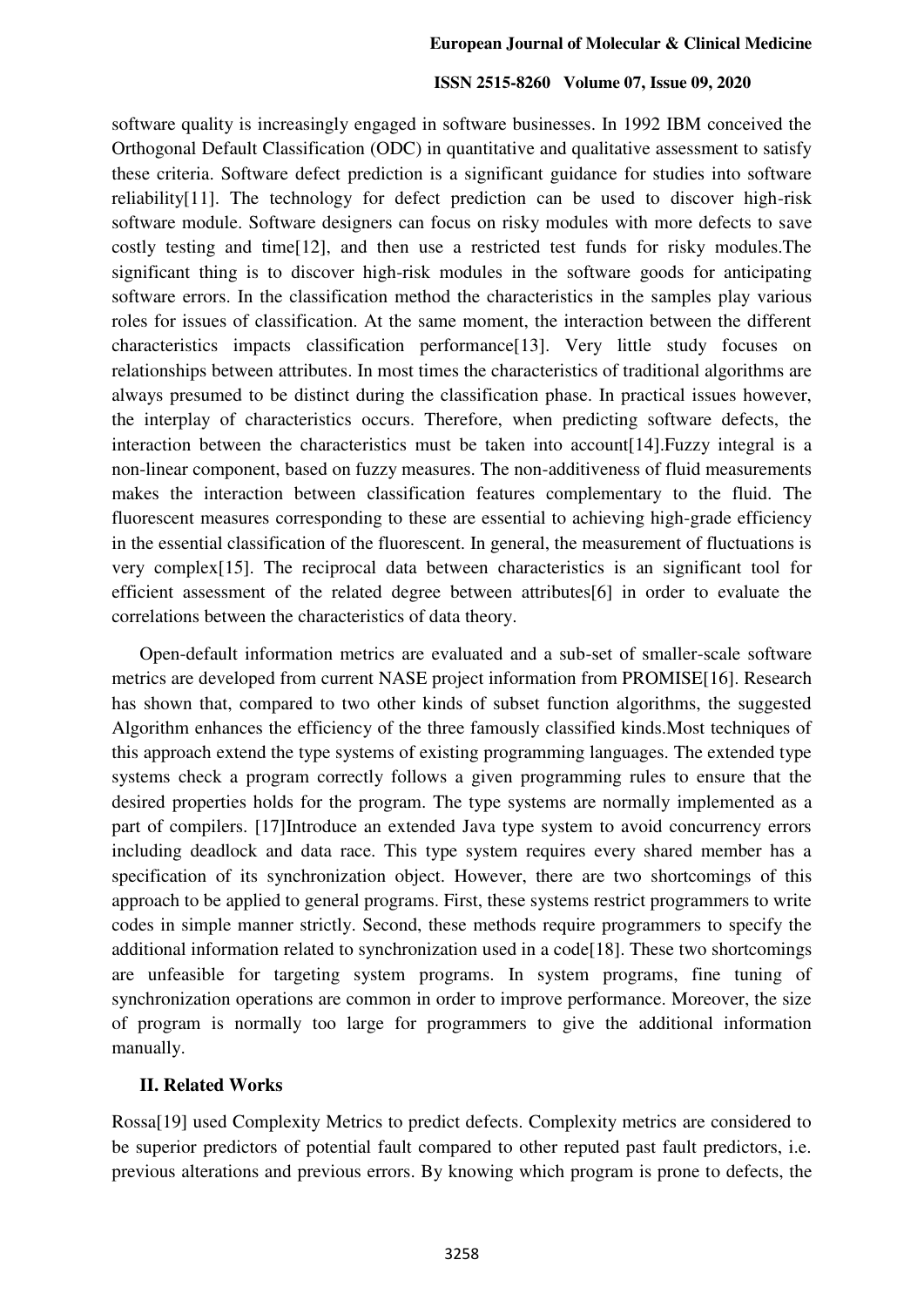development process or the program can be correlated with defect density. The database of bugs is the reliable basis for information about malfunctions. The code that changes a lot is more likely to fail than the unchanged code. The techniques of machine learning have a higher accuracy rate and are therefore much more stable. Some researchers think that an optimum place can be used by a single method of choosing characteristics. Therefore, techniques such as a ensemble technology can be promoted, which incorporates distinct selection techniques, not a single method,[20] and an iteration technique that repeatedly reexamples the features. Software metrics are also used using other techniques such as correlation assessment, logistic regression[21], and mutual information analysis[8]. There are research.Dynamic analysis techniques aim to verify a certain property of a program by evaluating its actual executions. By observing internal states during target program executions, the dynamic analysis techniques can use accurate information of program behaviors. In dynamic analysis, it is possible to achieve value-sensitive and alias-sensitive analysis with much less computation cost than in static analysis.

Dynamic analysis extends traditional testing to check meaningful properties using intermediate state information in program executions. Dynamic analytical methods share inherently the test constraints. Full evaluation for target programs can not be supported by dynamic analysis because the controlled partial conduct of the goal programs is used. The other restriction is that it is hard to apply dynamic analysis methods unless target programs are full. Executable settings and sample instances are required for the dynamic analysis technique. These can only be provided at the subsequent stage of software development, in particular for embedded software[22].

The defect is a software program flaw that may lead the program to fail to fulfill its tasks. Defect forecast offers an optimized manner to identify the vulnerabilities that occur owing to manual or automatic mistakes in the SDLC stages. As software program addiction increases, software quality in the present era is becoming increasingly crucial. Software defects such as mistakes and faults can influence the software quality that contributes to discontent with the client. Software metrics and computations are instruments or procedures that include software project or system evaluation or evaluation in order to provide constant or nominal characteristics The results were compared to the performance of the classifier proposed with 17 other data extraction technologies. In general, the predictive precision metric classification is helpful. The results also demonstrated the importance not as generally assumed of specific classification algorithms. Only eleven program and classification-engine data software metrics were calculated. The error rate was 10% and the classification was high. The Bayesian Naïve algorithm was tested for by [23]. In data mining and machine learning, Naïve Bayes is one of the most common learning algorithms. It is popular thanks to its effective inductive learning algorithms. Due to its conditional independence, the Naïve Bayes classification provides extremely competitive performance. [24] tried and identified and implemented metrics in a common dataset, to provide Software Engineered Management software reliability. This research aims to improve all actions by combining additional metrics. The testing of the Artificial Immunology System Classifier has produced good results. A new method for analyzing software systems ' defective distributions was proposed by [25]. While the prediction systems have local meaning only, it is not necessary to use OO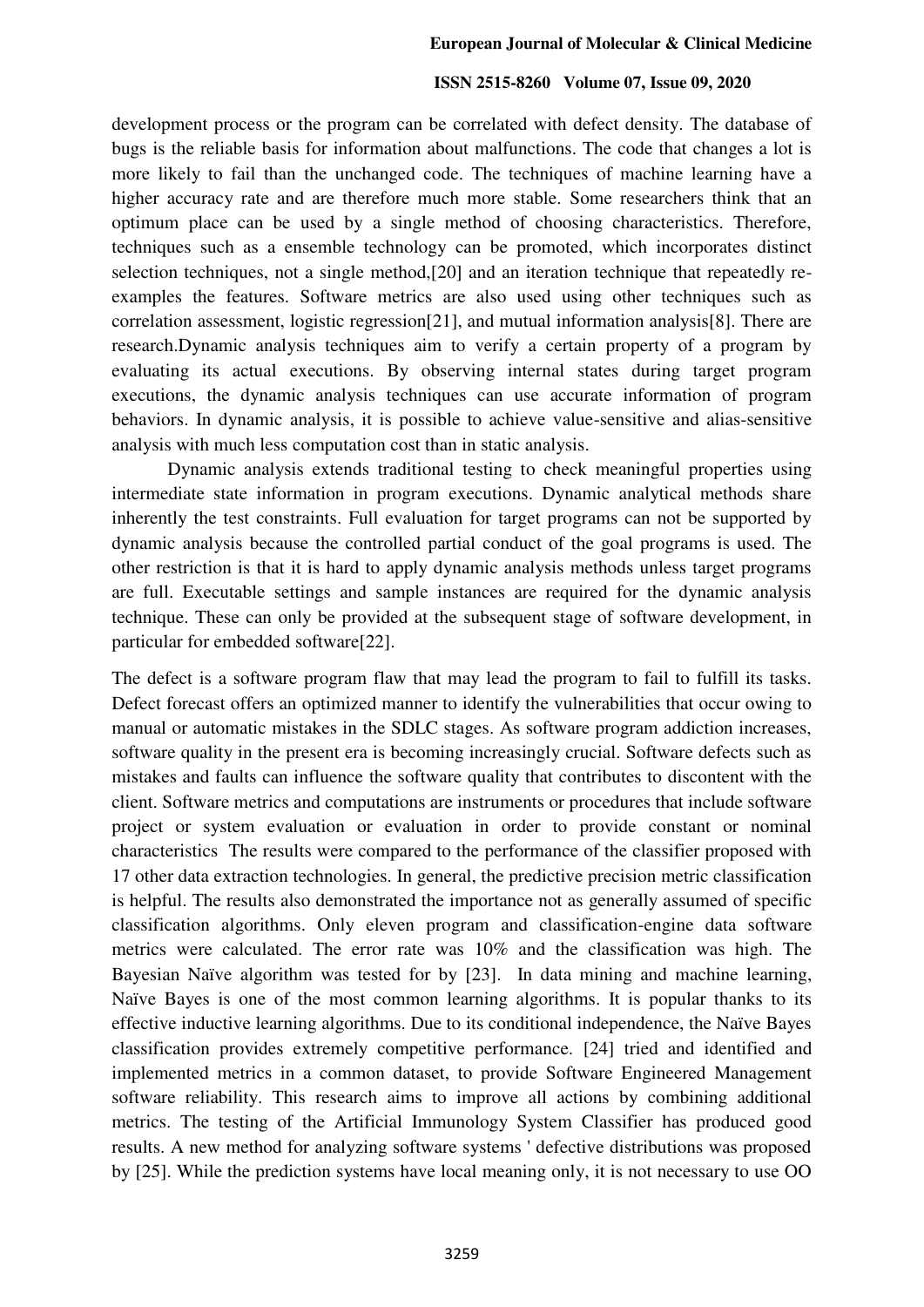technology suites; thus measuring technology becomes easier to access. A machine study classification was used to assess the similarity between previous changes or clear changes in buggies. The change classification has been predicted for bugs. There are several software metrics available in the model of defect prediction, such as product and process metrics. Successful quality control of software involves prevention of defects, removal of defects, and measuring defects. Prevention of defects includes all activities that in the first place minimize the likelihood of creating an error or defect. Default gaging consists of different matrices of detected malfunctions during the development phase and includes the deficiencies that the customer is pointing out after release. Default removal is responsible for all activities that detect and eliminate deficiencies and errors in any type of deliverable product[26]. For example, software metrics, product metrics and process metrics are at the heart of models for bug prediction.

The classification system is trained with functions from the history of software revision that classifies software changes as buggy or clean when applied. There was a 78 percent accuracy in the results. The changes were higher due to a small granular prediction and the seminal information on the source code was not required for classification. A wide range of programming languages are used for the changes of classification. The best way to model the software components at various failure levels is to have the strong back propagation algorithm based on the neural network. [27] introduced a software reliability evaluation methodology for Fuzzy-Neural. This paper identified an adaptive network-based fluid inference system (ANFIS) reliability prevision model to enhance the evaluation accuracy. The model uses the software's reliable information as input data (default lines every thousand lines), using reliability prediction as output data, the neural network trainings Adaptive– Fuzzy, membership of defect counters every thousand lines. The new software defect benchmark frame was presented by [28]. This includes both evaluation and forecasting. During the evaluation phase, the selected scheme evaluates various systems of learning. In the prediction phase, a predictor with all historical data is then used with the best learning scheme. Finally, the predictor is employed for the prediction of the new data defect. Bayesian networks used in [29] to determine the likelihood of influence between software metrics and defect proneness. [30] compares the k-NN Network which has been implemented as either fault or non-default susceptible in classifying software components. The hierarchical clustering technique The performance is better compared with the cluster-based approach when it comes to neural network approach. A general software defect prediction framework was proposed and evaluated by [31] to support the biased and thorough comparison between competing systems. The results show that different learning arrangements (i.e. no dominant scheme) for different data sets should be selected. Multiple data sets from software projects have been used to model software quality in order to resolve this problem. Because there are numerous defects in just a few of the modules, it is necessary to investigate the modules which are severely affected in comparison to other modules. The use of the Neural Feed Network was examined by [32].

Multiple Linear Regression (MLR), logistic regression for data modelling[33] used the earliest attempts to model maintainability and defects with static source code metrics as predictors. The problem with MLR is that it is not easy to interpret relationships between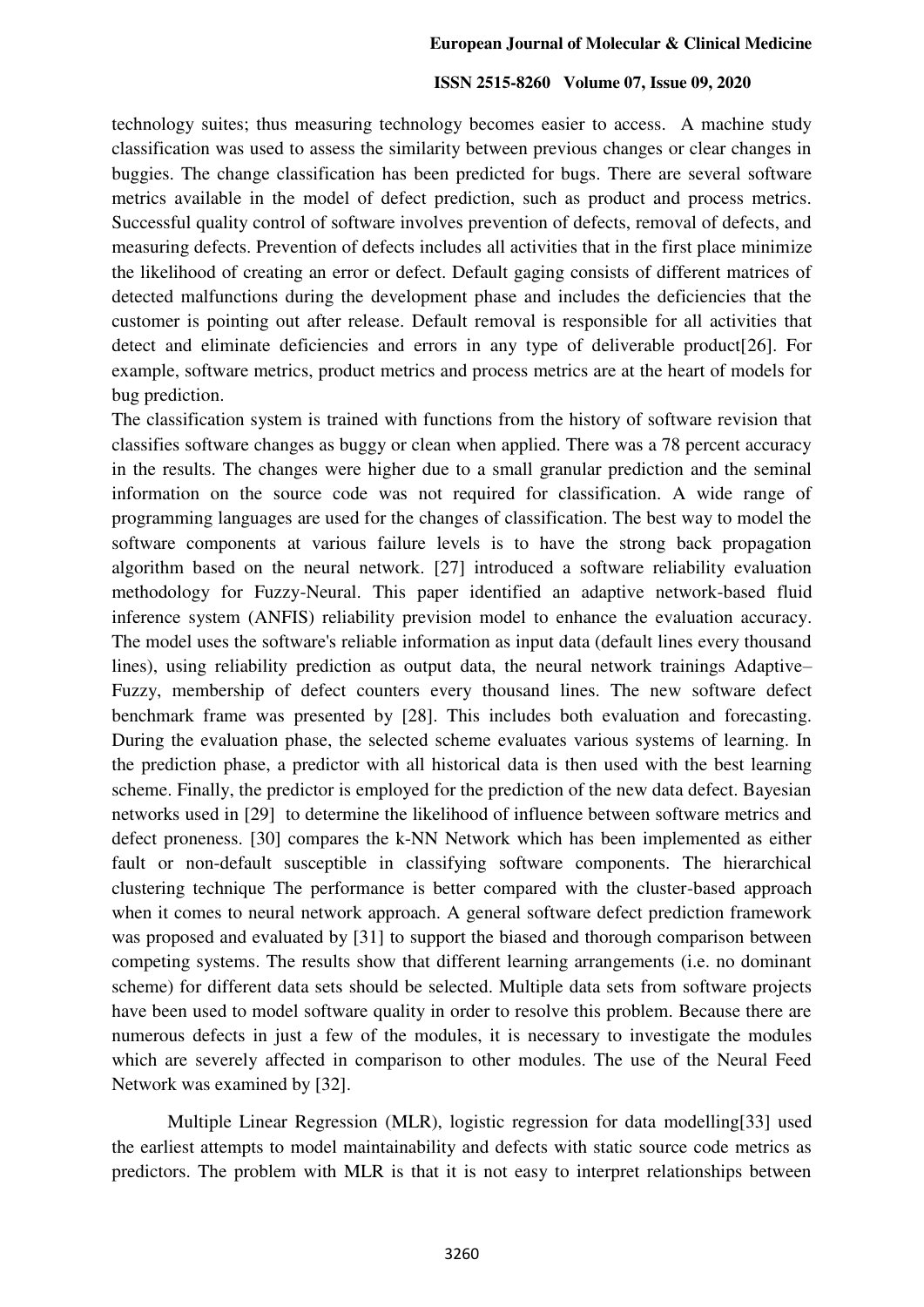predictor software metrics and response variables[34]. The choice of modelling technique greatly influences the accuracy of maintenance and prediction of defects models, but different prediction model comparison studies have reached different, inconsistent and divergent conclusions about the superiority of one modelling technique over the other[35]. [36] conducted a systematic review of the prediction of defects and found that two-thirds of the prediction of defects studies were based on private datasets and their results could not be verified. With a small number of private data sets, different experiment design, different measurements of accuracy and lack of application of statistical significance tests, it is not possible to understand the strengths and weaknesses of different machine learningtechniques[37]. The work embodied in this work concerns the comparison with public data sets of a wide range of machine learning techniques for early maintenance and prediction defects. Public data sets allow other researchers to examine the validity of proposed models by replicating experiments and constructing reproducible or refutable models[38]. The work in this work also evaluates machine learning techniques as predictor variables for defects with different metric categories such as source code metrics[39], microinteraction metrics[40] and software entropy metrics.[41] presented an effective multiobjective naïve Bayes learning for cross-project defect prediction [42]. They introduced multi objective learning mechanisms and implemented those in cross project environments. This approach has three prime objectives and those objectives completely depend upon the process of class imbalance. In this piece of research work, a new algorithm known as harmony search algorithm is implemented. The above proposed algorithm has the responsibility of resolving multi objective Bayes issues. Numbers of solutions along with various PD, PF balance values are generated by analysing the source data. After that NB or NBNN is constructed along with an individual optimal solution. Additionally, it can determine the fault proneness of the targeted data.It is responsible for producing frequent item sets for every individual partition. The item set has numbers of abnormalities and known as focused item set. Depending upon real item set, they introduced a new pre-processing technique which is responsible for setting real items those are missing in partition only. These changed data have significant role during the development process of Naïve Bayes classifier. It is also responsible for detection of defective software modules. In the evaluation phase, the performance of NB model with ten bins is considered. It can be noticed that, this performance is not much satisfactory. It may either increase or decrease with respective to the inclusion of missing item sets.

Maintenance Index (MI)[43] is a traditional model used to predict software application maintenance. It includes various metrics of Halstead, cyclomatic complexity of McCabe, lines of code (LOC) and number of comments. Researchers criticized MI model as they found problems applying this model to large and diverse collections of mission-critical projects. Recently, [44] found that MI's predicted for five software system releases were the same where the actual maintenance effort observed to maintain these systems varied considerably. [45] proposed a linear software maintenance prediction model based on a minimum set of software design level metrics.[46] studied for a maintenance period of three years two commercial object-oriented systems and developed a predictability model using Multiple Linear Regression (MLR). [47] studied C++ systems software maintenance using MLR as predictors with object-oriented metrics. [48] studied the relationship with the MLR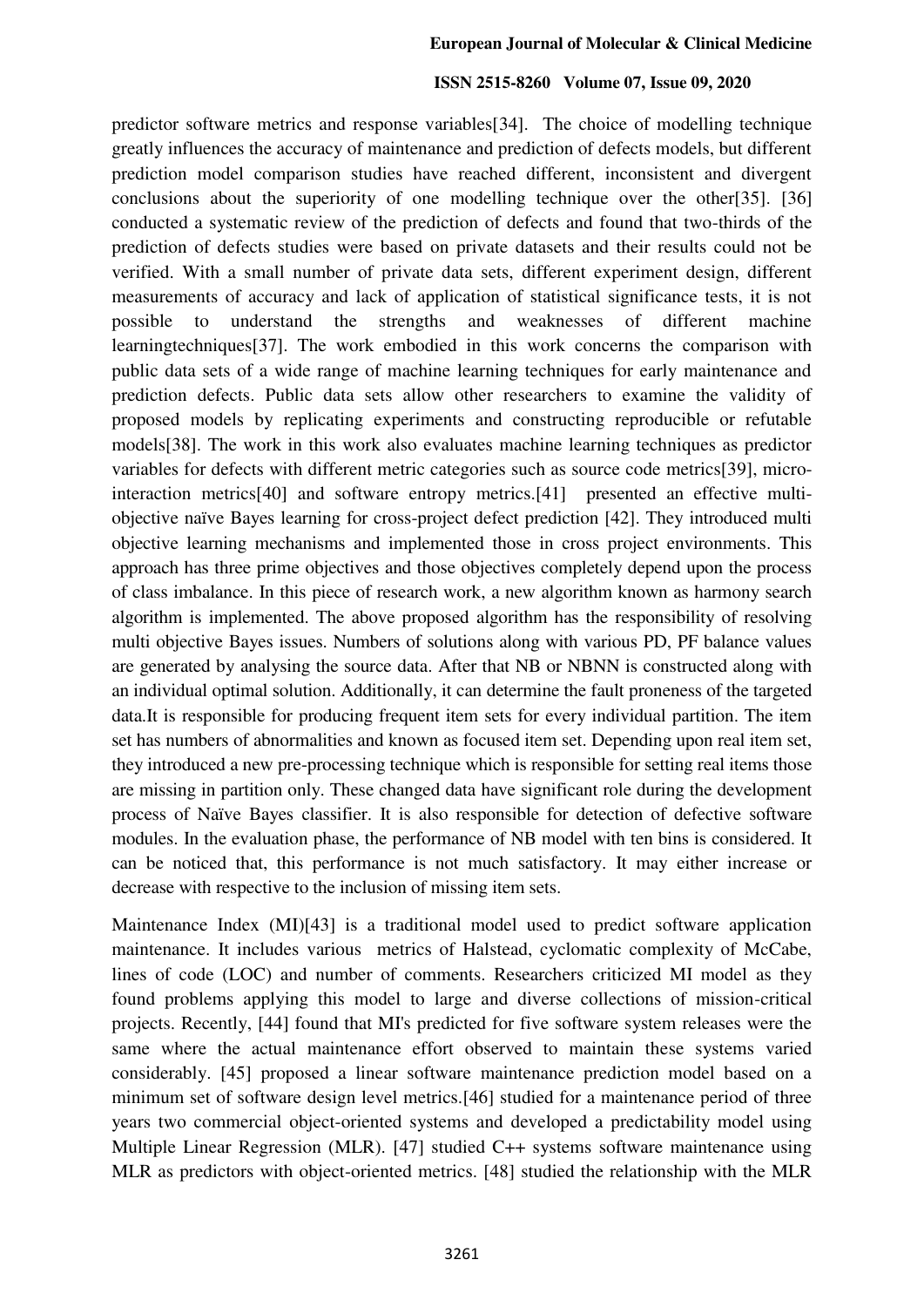modeling technique between design metrics and sustainability. Machine learning techniques[49] were not considered in these studies. When there is no acceptable theory that can relate maintenance to its software predictor metrics, parametric techniques such as MLR are not useful. Machine learning techniques can therefore be used to predict the maintenance of software because they are non-parametric in nature. [50] used Bayes Network, Regression Trees and MLR to predict the maintenance of software. They concluded that only one system studied was superior to MLR by the Bayes Network. These studies[51-53] did not compare their results with other techniques of machine learning or MLR or used different measurements of accuracy, so the results were not comparable. [54] used fuzzy logic techniques for software maintenance measurement. [55]conducted a systematic review of the prediction and metrics of software maintenance. Various predictors of maintenance collected at source code level, maintenance prediction techniques, accuracy measurements and maintenance metrics have been summarized. It was concluded that there were no obvious choices to build predictive models for maintainability. A number of techniques for machine learning were investigated in prediction of defects. The nature of data sets for defect prediction is skewed[56]. Non-defective modules are negative examples (or negative class, majority class) in terms of machine learning literature, and defective modules in training data are positive examples (or positive class, minority class). This is referred to as the problem of class imbalance. Class imbalance greatly degrades the performance of machine learning techniques. [57] investigated the methods of ensembles bagging and boosting over NASA MDP datasets and found that ensembles bagging and boosting were more accurate than single base classifiers (learners). In Bagging and Boosting Ensembles, they employed seven base learners. However, through statistical significance tests, they did not evaluate their models. It involves an unbiased and comprehensive comparison technique. A minor modification during the evaluation phase may influence the resulted outcomes significantly. This suggested technique is very much efficient for real world implementation irrespective of the nature of data. There are certain cases, where data is skewed. Model cannot predict sufficient number of defective instances for the process of learning. Suppose a method is performing very well in case of balanced dataset, it will result poorest performance in case of imbalanced dataset.

Selecting the most suitable set of attributes that represent a problem, from large set of attributes is also a challenging task. Some attributes might be irrelevant, redundant, or containing useful information only when combined together. We must select the best possible features before feeding them into the algorithm since this influence the quality of the prediction model as well as the computer resources (such as calculation time, memory usage *etc.* ). In feature selection, the wrapper is the model evaluation based on different feature combinations. The evaluation result (e.g. the accuracy from a 10-fold cross validation) allows the identification of the best-performing model and thus, the best-performing feature combination. So, the best performing feature combination is the feature combination to select from all features. There are three decisions to make to perform this kind of feature selection. First, what is the selection criterion to apply. Typically, the outcome of a classifier evaluation is the accuracy or the area under the ROC curve AUC[58]. These measures are the mostly used selection criteria following the rule: the higher, the better. Second, which algorithm to use Although, the wrapper approach is concerned to be a black box approach to score the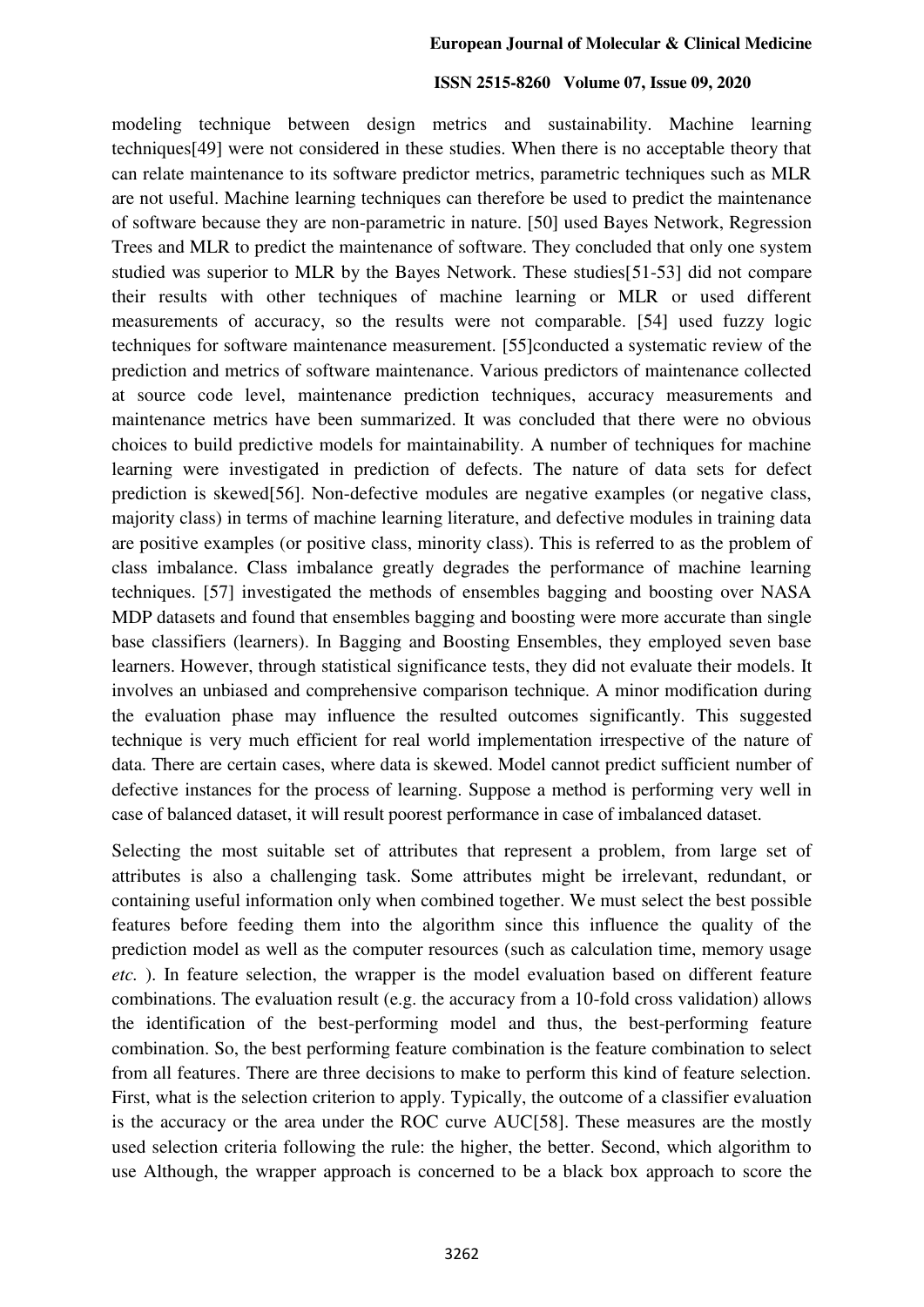feature sub-sets, the algorithm choice has some influence on the results of the final model. Third, we have to determine the appropriate search strategy. Ideally, wrapper methods would make use of all possible feature combinations to determine the feature contributions (exhaustive, complete search).

 In the feature selection, there are two fundamental search procedures, the forward and backward selection. Forward selection starts from scratch and adds new variables one-by-one while evaluating the optimal search path. The backward selection does the opposite: the search starts from a model based on all variables and eliminates one-by-one. The results of both approaches can differ due to non-independent variables and different stopping points when a certain quality threshold value is reached. In other wrapper application fields also other search techniques such as evolutionary search and simulated annealing are used.In a larger dataset, not all variables are so important to consider, the greater the number of variables, the greater the complexity.

# **III. Conclusion**

In this paper, various machine learning models are discussed on software testing defect databases along with variation in the software metrics. Most of the conventional software defect prediction modelsare difficult to handle large heterogeneous data types for feature extraction and classification processfor software testing systems. In this paper, different feature selection measures and meta-heuristic classification models are studied for software defect prediction process. In the future work, a hybrid meta-heuristic based software defect classification framework is designed to improve the decision making process of software testing systems.

# **References**

[1]Z. Xu et al., "A comprehensive comparative study of clustering-based unsupervised defect prediction models," Journal of Systems and Software, vol. 172, p. 110862, Feb. 2021, doi: 10.1016/j.jss.2020.110862.

[2]F. Pecorelli, D. Di Nucci, C. De Roover, and A. De Lucia, "A large empirical assessment of the role of data balancing in machine-learning-based code smell detection," Journal of Systems and Software, vol. 169, p. 110693, Nov. 2020, doi: 10.1016/j.jss.2020.110693.

[3]D.-L. Miholca, G. Czibula, and I. G. Czibula, "A novel approach for software defect prediction through hybridizing gradual relational association rules with artificial neural networks," Information Sciences, vol. 441, pp. 152–170, May 2018, doi: 10.1016/j.ins.2018.02.027.

[4]Y. Shao, B. Liu, S. Wang, and G. Li, "A novel software defect prediction based on atomic class-association rule mining," Expert Systems with Applications, vol. 114, pp. 237–254, Dec. 2018, doi: 10.1016/j.eswa.2018.07.042.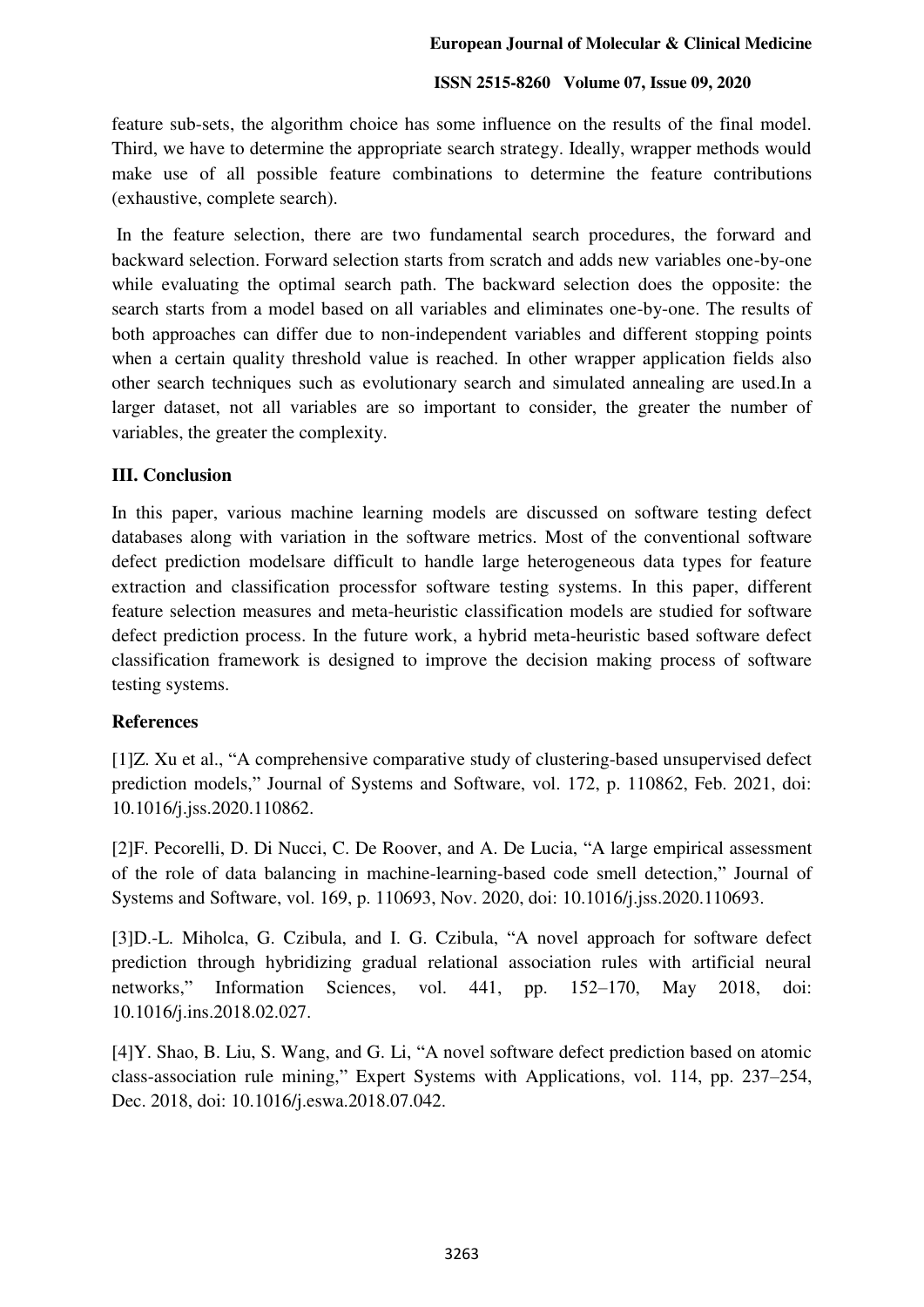[5]H. Alsolai and M. Roper, "A systematic literature review of machine learning techniques for software maintainability prediction," Information and Software Technology, vol. 119, p. 106214, Mar. 2020, doi: 10.1016/j.infsof.2019.106214.

[6]R. Malhotra, "A systematic review of machine learning techniques for software fault prediction," Applied Soft Computing, vol. 27, pp. 504–518, Feb. 2015, doi: 10.1016/j.asoc.2014.11.023.

[7]N. Li, M. Shepperd, and Y. Guo, "A systematic review of unsupervised learning techniques for software defect prediction," Information and Software Technology, vol. 122, p. 106287, Jun. 2020, doi: 10.1016/j.infsof.2020.106287.

[8]C. Liu, D. Yang, X. Xia, M. Yan, and X. Zhang, "A two-phase transfer learning model for cross-project defect prediction," Information and Software Technology, vol. 107, pp. 125– 136, Mar. 2019, doi: 10.1016/j.infsof.2018.11.005.

[9]P. Pospieszny, B. Czarnacka-Chrobot, and A. Kobylinski, "An effective approach for software project effort and duration estimation with machine learning algorithms," Journal of Systems and Software, vol. 137, pp. 184–196, Mar. 2018, doi: 10.1016/j.jss.2017.11.066.

[10]R. Malhotra, "An empirical framework for defect prediction using machine learning techniques with Android software," Applied Soft Computing, vol. 49, pp. 1034–1050, Dec. 2016, doi: 10.1016/j.asoc.2016.04.032.

[11]R. Malhotra and S. Kamal, "An empirical study to investigate oversampling methods for improving software defect prediction using imbalanced data," Neurocomputing, vol. 343, pp. 120–140, May 2019, doi: 10.1016/j.neucom.2018.04.090.

[12]Y. Zhang, D. Jin, Y. Xing, and Y. Gong, "Automated defect identification via path analysis-based features with transfer learning," Journal of Systems and Software, vol. 166, p. 110585, Aug. 2020, doi: 10.1016/j.jss.2020.110585.

[13]F. Lopes, J. Agnelo, C. A. Teixeira, N. Laranjeiro, and J. Bernardino, "Automating orthogonal defect classification using machine learning algorithms," Future Generation Computer Systems, vol. 102, pp. 932–947, Jan. 2020, doi: 10.1016/j.future.2019.09.009.

[14]S. K. Pandey, R. B. Mishra, and A. K. Tripathi, "BPDET: An effective software bug prediction model using deep representation and ensemble learning techniques," Expert Systems with Applications, vol. 144, p. 113085, Apr. 2020, doi: 10.1016/j.eswa.2019.113085.

[15]D. P. P. Mesquita, L. S. Rocha, J. P. P. Gomes, and A. R. Rocha Neto, "Classification with reject option for software defect prediction," Applied Soft Computing, vol. 49, pp. 1085–1093, Dec. 2016, doi: 10.1016/j.asoc.2016.06.023.

[16]Z. Sun, J. Zhang, H. Sun, and X. Zhu, "Collaborative filtering based recommendation of sampling methods for software defect prediction," Applied Soft Computing, vol. 90, p. 106163, May 2020, doi: 10.1016/j.asoc.2020.106163.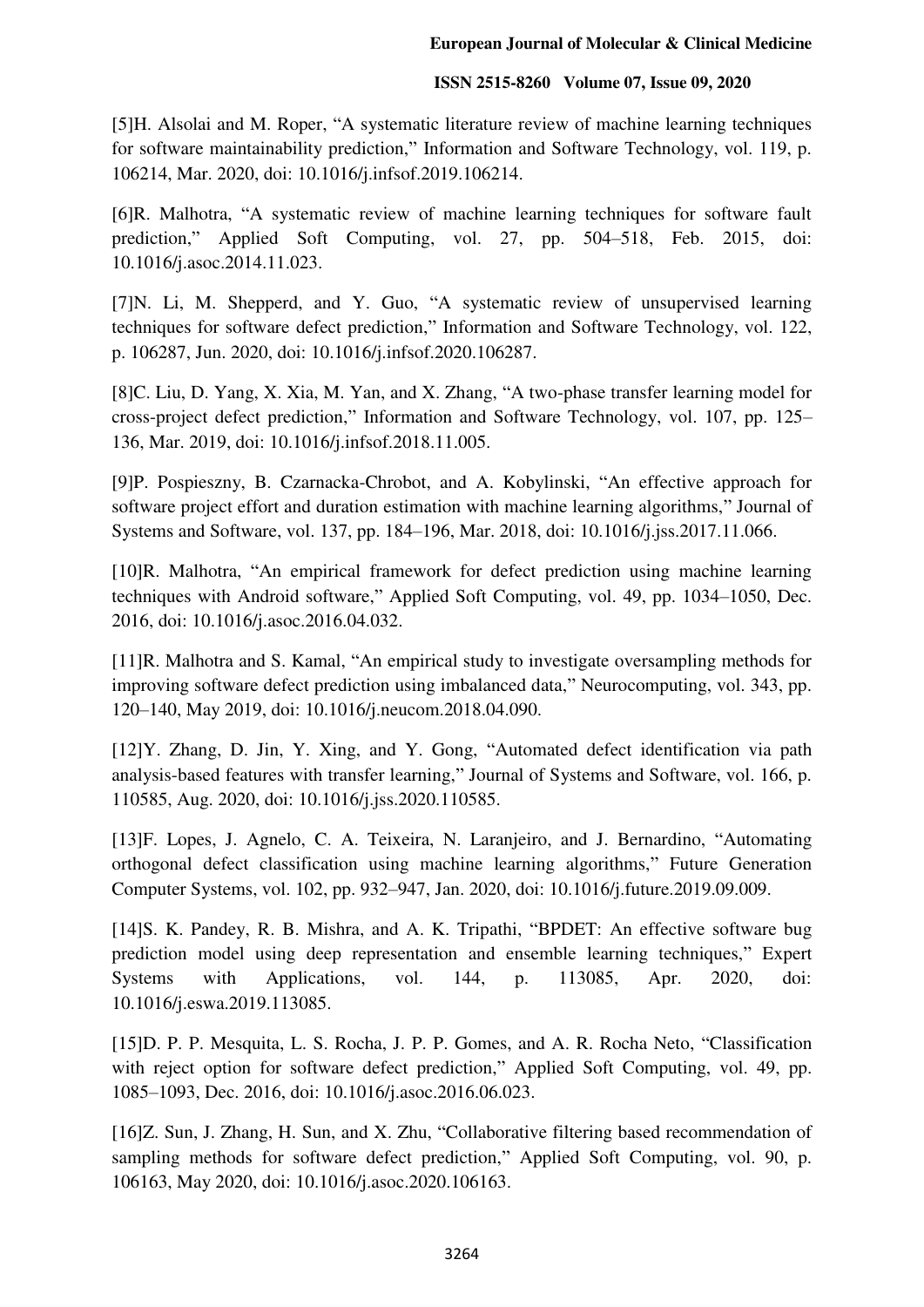[17] J. Chen, K. Hu, Y. Yang, Y. Liu, and Q. Xuan, "Collective transfer learning for defect prediction," Neurocomputing, vol. 416, pp. 103–116, Nov. 2020, doi: 10.1016/j.neucom.2018.12.091.

[18]D.-L. Miholca, G. Czibula, and V. Tomescu, "COMET: A conceptual coupling based metrics suite for software defect prediction," Procedia Computer Science, vol. 176, pp. 31– 40, Jan. 2020, doi: 10.1016/j.procs.2020.08.004.

[19]R. Rossa, A. Borella, and N. Giani, "Comparison of machine learning models for the detection of partial defects in spent nuclear fuel," Annals of Nuclear Energy, vol. 147, p. 107680, Nov. 2020, doi: 10.1016/j.anucene.2020.107680.

[20]S. Feng et al., "COSTE: Complexity-based OverSampling TEchnique to alleviate the class imbalance problem in software defect prediction," Information and Software Technology, vol. 129, p. 106432, Jan. 2021, doi: 10.1016/j.infsof.2020.106432.

[21]C. Jin, "Cross-project software defect prediction based on domain adaptation learning and optimization," Expert Systems with Applications, vol. 171, p. 114637, Jun. 2021, doi: 10.1016/j.eswa.2021.114637.

[22]R. Özakıncı and A. Tarhan, "Early software defect prediction: A systematic map and review," Journal of Systems and Software, vol. 144, pp. 216–239, Oct. 2018, doi: 10.1016/j.jss.2018.06.025.

[23]A. T. Haouari, L. Souici-Meslati, F. Atil, and D. Meslati, "Empirical comparison and evaluation of Artificial Immune Systems in inter-release software fault prediction," Applied Soft Computing, vol. 96, p. 106686, Nov. 2020, doi: 10.1016/j.asoc.2020.106686.

[24]H. Wei, C. Hu, S. Chen, Y. Xue, and Q. Zhang, "Establishing a software defect prediction model via effective dimension reduction," Information Sciences, vol. 477, pp. 399–409, Mar. 2019, doi: 10.1016/j.ins.2018.10.056.

[25]Z. Ding and L. Xing, "Improved software defect prediction using Pruned Histogrambased isolation forest," Reliability Engineering & System Safety, vol. 204, p. 107170, Dec. 2020, doi: 10.1016/j.ress.2020.107170.

[26]T. Zhou, X. Sun, X. Xia, B. Li, and X. Chen, "Improving defect prediction with deep forest," Information and Software Technology, vol. 114, pp. 204–216, Oct. 2019, doi: 10.1016/j.infsof.2019.07.003.

[27]X. Wu, W. Zheng, X. Chen, Y. Zhao, T. Yu, and D. Mu, "Improving high-impact bug report prediction with combination of interactive machine learning and active learning," Information and Software Technology, vol. 133, p. 106530, May 2021, doi: 10.1016/j.infsof.2021.106530.

[28]Z. Xu et al., "LDFR: Learning deep feature representation for software defect prediction," Journal of Systems and Software, vol. 158, p. 110402, Dec. 2019, doi: 10.1016/j.jss.2019.110402.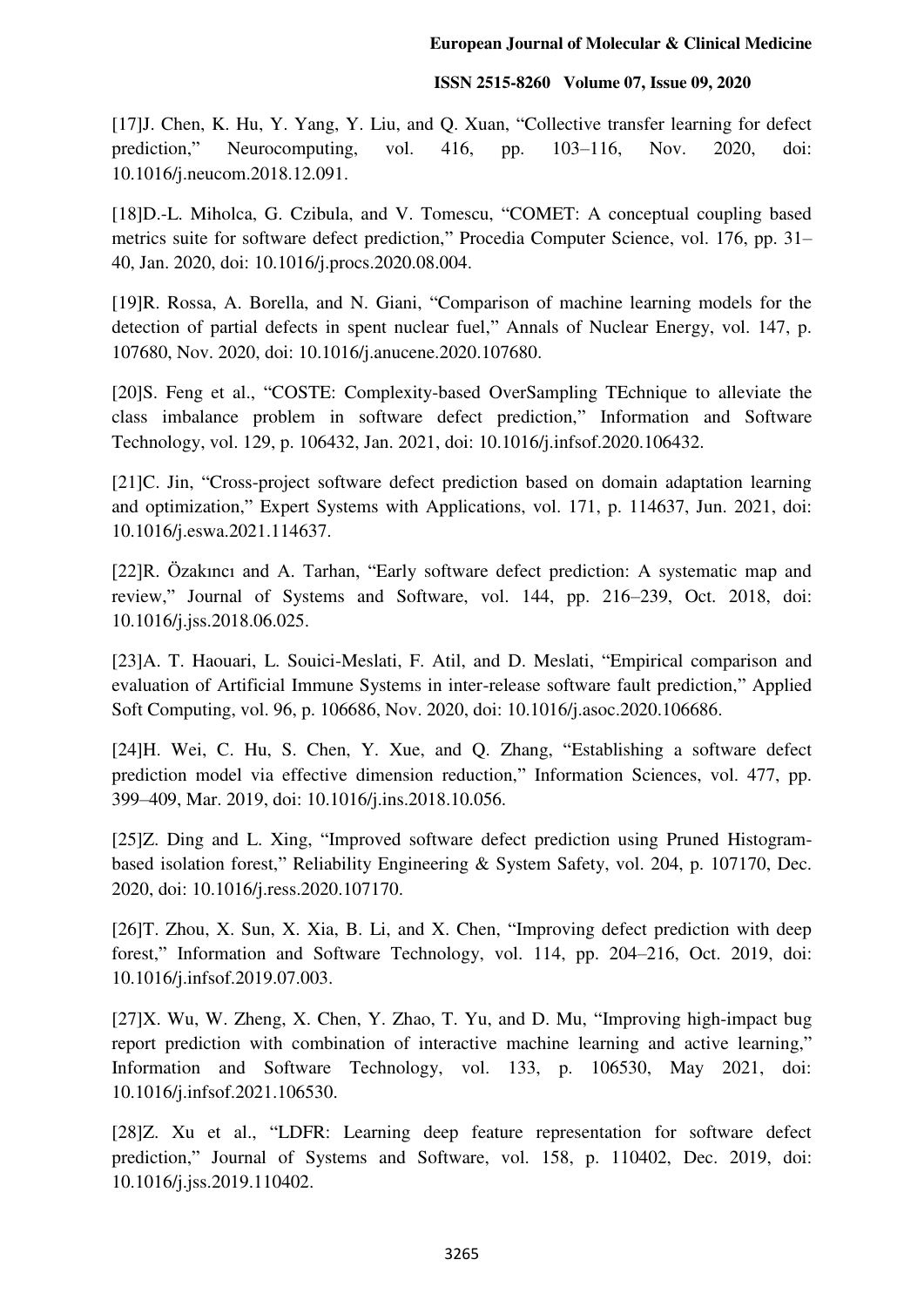[29]O. Meqdadi, N. Alhindawi, J. Alsakran, A. Saifan, and H. Migdadi, "Mining software repositories for adaptive change commits using machine learning techniques," Information and Software Technology, vol. 109, pp. 80–91, May 2019, doi: 10.1016/j.infsof.2019.01.008.

[30]X. Huo and M. Li, "On cost-effective software defect prediction: Classification or ranking?," Neurocomputing, vol. 363, pp. 339–350, Oct. 2019, doi: 10.1016/j.neucom.2019.05.100.

[31]K. Shi, Y. Lu, J. Chang, and Z. Wei, "PathPair2Vec: An AST path pair-based code representation method for defect prediction," Journal of Computer Languages, vol. 59, p. 100979, Aug. 2020, doi: 10.1016/j.cola.2020.100979.

[32]P. K. Chaubey and T. K. Arora, "Software bug prediction and classification by global pooling of different activation of convolution layers," Materials Today: Proceedings, Dec. 2020, doi: 10.1016/j.matpr.2020.10.598.

[33]Y. Shao, B. Liu, S. Wang, and G. Li, "Software defect prediction based on correlation weighted class association rule mining," Knowledge-Based Systems, vol. 196, p. 105742, May 2020, doi: 10.1016/j.knosys.2020.105742.

[34]Z. Xu et al., "Software defect prediction based on kernel PCA and weighted extreme learning machine," Information and Software Technology, vol. 106, pp. 182–200, Feb. 2019, doi: 10.1016/j.infsof.2018.10.004.

[35]I. H. Laradji, M. Alshayeb, and L. Ghouti, "Software defect prediction using ensemble learning on selected features," Information and Software Technology, vol. 58, pp. 388–402, Feb. 2015, doi: 10.1016/j.infsof.2014.07.005.

[36]H. Tong, B. Liu, and S. Wang, "Software defect prediction using stacked denoising autoencoders and two-stage ensemble learning," Information and Software Technology, vol. 96, pp. 94–111, Apr. 2018, doi: 10.1016/j.infsof.2017.11.008.

[37]L. Zhao, Z. Shang, L. Zhao, T. Zhang, and Y. Y. Tang, "Software defect prediction via cost-sensitive Siamese parallel fully-connected neural networks," Neurocomputing, vol. 352, pp. 64–74, Aug. 2019, doi: 10.1016/j.neucom.2019.03.076.

[38]W. Rhmann, B. Pandey, G. Ansari, and D. K. Pandey, "Software fault prediction based on change metrics using hybrid algorithms: An empirical study," Journal of King Saud University - Computer and Information Sciences, vol. 32, no. 4, pp. 419–424, May 2020, doi: 10.1016/j.jksuci.2019.03.006.

[39]X. Yang, D. Lo, X. Xia, and J. Sun, "TLEL: A two-layer ensemble learning approach for just-in-time defect prediction," Information and Software Technology, vol. 87, pp. 206–220, Jul. 2017, doi: 10.1016/j.infsof.2017.03.007.

[40]J. Cui, L. Wang, X. Zhao, and H. Zhang, "Towards predictive analysis of android vulnerability using statistical codes and machine learning for IoT applications," Computer Communications, vol. 155, pp. 125–131, Apr. 2020, doi: 10.1016/j.comcom.2020.02.078.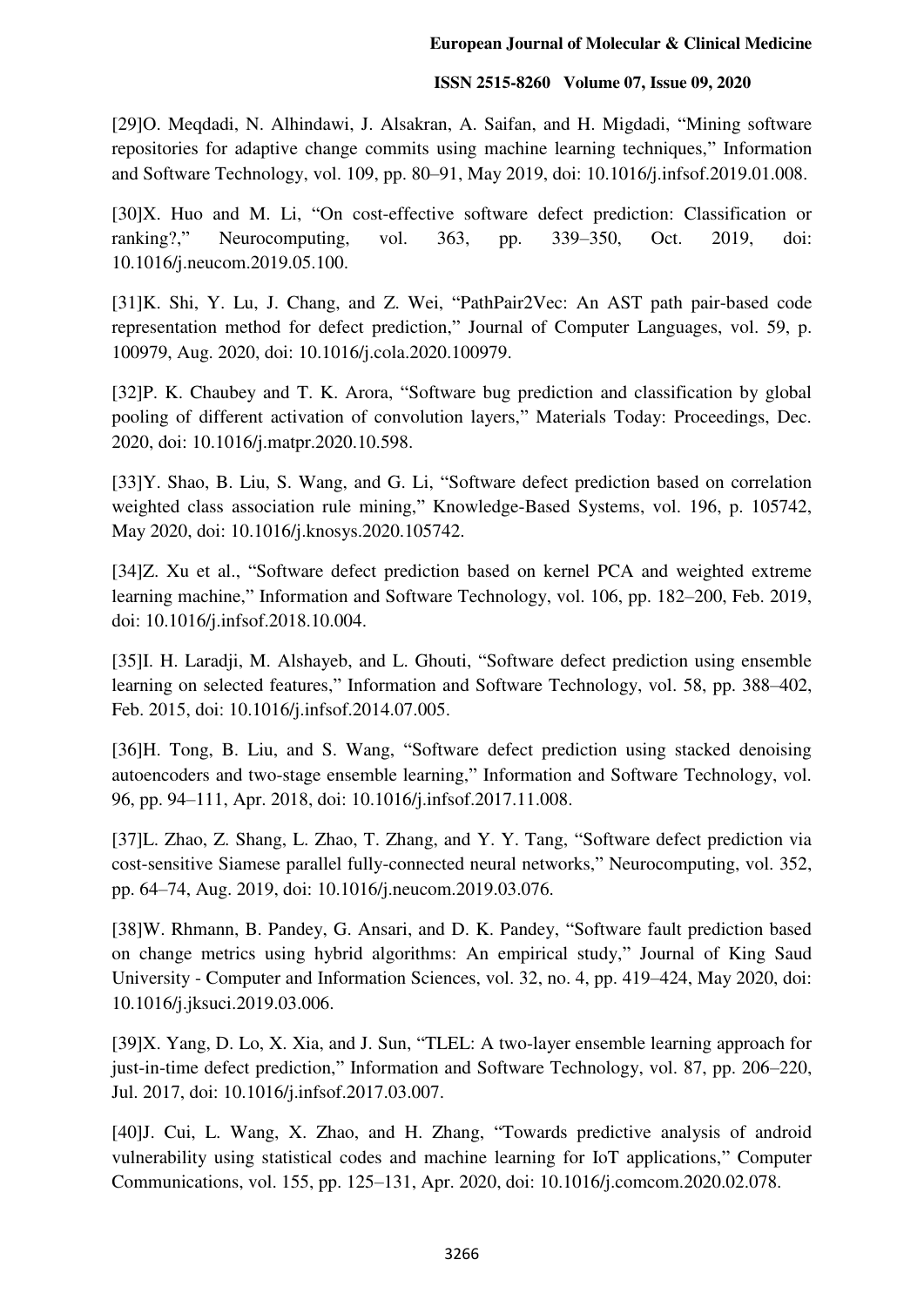[41]Y. Ma, G. Luo, X. Zeng, and A. Chen, "Transfer learning for cross-company software defect prediction," Information and Software Technology, vol. 54, no. 3, pp. 248–256, Mar. 2012, doi: 10.1016/j.infsof.2011.09.007.

[42]R. Malhotra and L. Bahl, "A defect tracking tool for open source software," in 2017 2nd International Conference for Convergence in Technology (I2CT), Apr. 2017, pp. 901–905, doi: 10.1109/I2CT.2017.8226259.

[43]H. Chai, N. Zhang, B. Liu, and L. Tang, "A Software Defect Management System Based on Knowledge Base," in 2018 IEEE International Conference on Software Quality, Reliability and Security Companion (QRS-C), Jul. 2018, pp. 652–653, doi: 10.1109/QRS-C.2018.00118.

[44]K. Okumoto, A. Asthana, and R. Mijumbi, "BRACE: Cloud-Based Software Reliability Assurance," in 2017 IEEE International Symposium on Software Reliability Engineering Workshops (ISSREW), Oct. 2017, pp. 57–60, doi: 10.1109/ISSREW.2017.48.

[45]T. Kim, J. Park, I. Kulida, and Y. Jang, "Concolic Testing Framework for Industrial Embedded Software," in 2014 21st Asia-Pacific Software Engineering Conference, Dec. 2014, vol. 2, pp. 7–10, doi: 10.1109/APSEC.2014.82.

[46]M. Nafreen, M. Luperon, L. Fiondella, V. Nagaraju, Y. Shi, and T. Wandji, "Connecting Software Reliability Growth Models to Software Defect Tracking," in 2020 IEEE 31st International Symposium on Software Reliability Engineering (ISSRE), Oct. 2020, pp. 138– 147, doi: 10.1109/ISSRE5003.2020.00022.

[47]B. Doherty, A. Jelfs, A. Dasgupta, and P. Holden, "Defect Analysis in Large Scale Agile Development: Quality in the Agile Factory Model," in 2016 Joint Conference of the International Workshop on Software Measurement and the International Conference on Software Process and Product Measurement (IWSM-MENSURA), Oct. 2016, pp. 180–180, doi: 10.1109/IWSM-Mensura.2016.034.

[48]A. Perera, A. Aleti, M. Böhme, and B. Turhan, "Defect Prediction Guided Search-Based Software Testing," in 2020 35th IEEE/ACM International Conference on Automated Software Engineering (ASE), Sep. 2020, pp. 448–460.

[49]L. C. Júnior, "Operational Profile and Software Testing: Aligning User Interest and Test Strategy," in 2019 12th IEEE Conference on Software Testing, Validation and Verification (ICST), Apr. 2019, pp. 492–494, doi: 10.1109/ICST.2019.00062.

[50]G. Ranieri, "Planning of Prioritized Test Procedures in Large Integrated Systems: Best Strategy of Defect Discovery and Early Stop of Testing Session, The Selex-ES Experience," in 2014 IEEE International Symposium on Software Reliability Engineering Workshops, Nov. 2014, pp. 112–113, doi: 10.1109/ISSREW.2014.106.